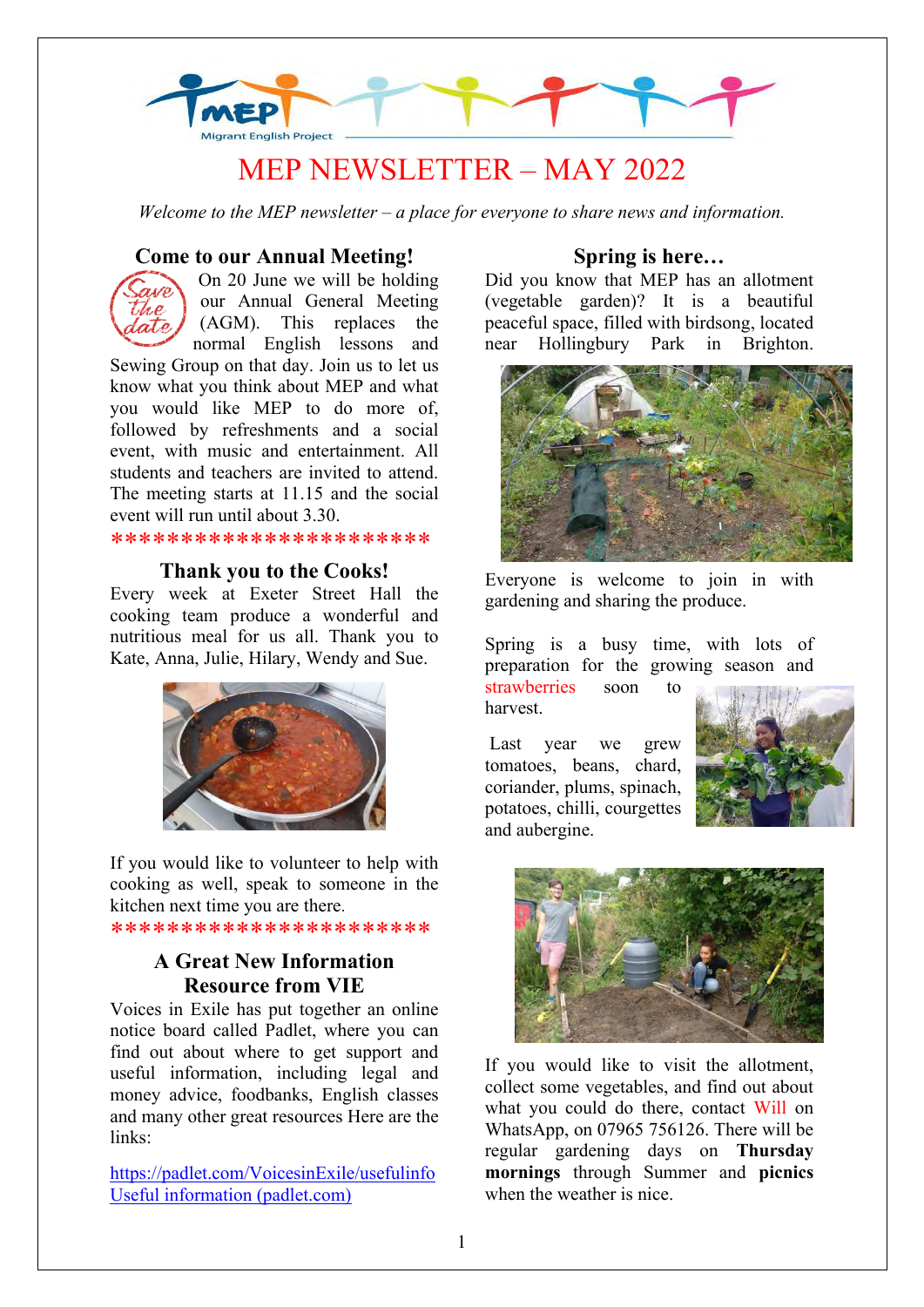#### **Alison meets the Archbishop**

On Saturday 5 March All Saints Church in Hove hosted a special event to celebrate International Women's Day. Members of the Network of International Women held stalls selling handicrafts made by some of the women and displayed photographs of many of the activities run by the network including Ecotherapy, Healthy Living, Cookery and Art classes. A huge patchwork made of individual pieces, created by dozens of members commemorating their



home countries, was strung

above the stalls. A special guest at the event was the Archbishop of Canterbury (the head of the Church of England) who had chosen to visit All Saints as it plays a

particular role in welcoming refugees and offering them hospitality. Twice a month the church opens its doors and women from the network share donated clothes, play table tennis, offer tea and cakes and friendship to the visiting refugees.

The chaplain to the Archbishop stopped at the stall I was on, asked me about some of these activities and then returned with the Archbishop and introduced me to him. The Archbishop later went on to describe the church and our involvement as "utterly diverse, immensely hospitable and giving to people in need".

#### \*\*\*\*\*\*\*\*\*\*\*\*\*\*\*\*\*\*\*\*\*\*\*

#### **Sewing Group News**



We had a great start to the year, with three new volunteers, and several donations of sewing machines and fabrics. Our students have completed a range

of lovely new projects, ranging from purses and bags, to trousers and tops, and now we all have fabulous hand-made name badges, thanks to new volunteer Susan.

### **Huda writes about Easter**

I am fasting for 50 days. I don't eat meat, eggs, sweet food or milk or cheese. I eat fruit, vegetables, oil, fish and lentils. I drink tea, water and juice.

I prepare Arabic food – chicken and potatoes and rice. I prepare ma'amul and cake at home. I cook eggs and I colour them. I buy baklava and chocolate eggs.

On 17 April, all children carry candles in church. Syrian Easter is on 24 April. We visit my neighbour from Sudan. I give my neighbour sweets and chocolate eggs. I am happy at Easter.

**I come from**

#### *A Poem by Menna*

I come from a big flat with my family in Egypt,

With a balcony for drying clothes.

I come from playing chase with my little sister and playing cards all the time with my friends.

I come from eating rice, chicken, meat, pasta with sauce, and fruit.



My favourite food is prawns because they are delicious.

At school I chatted with my friends and ate nice cheese sandwiches.

I come from drawing beautiful flowers and colouring them in.

\*\*\*\*\*\*\*\*\*\*\*\*\*\*\*\*\*\*\*\*\*\*\*

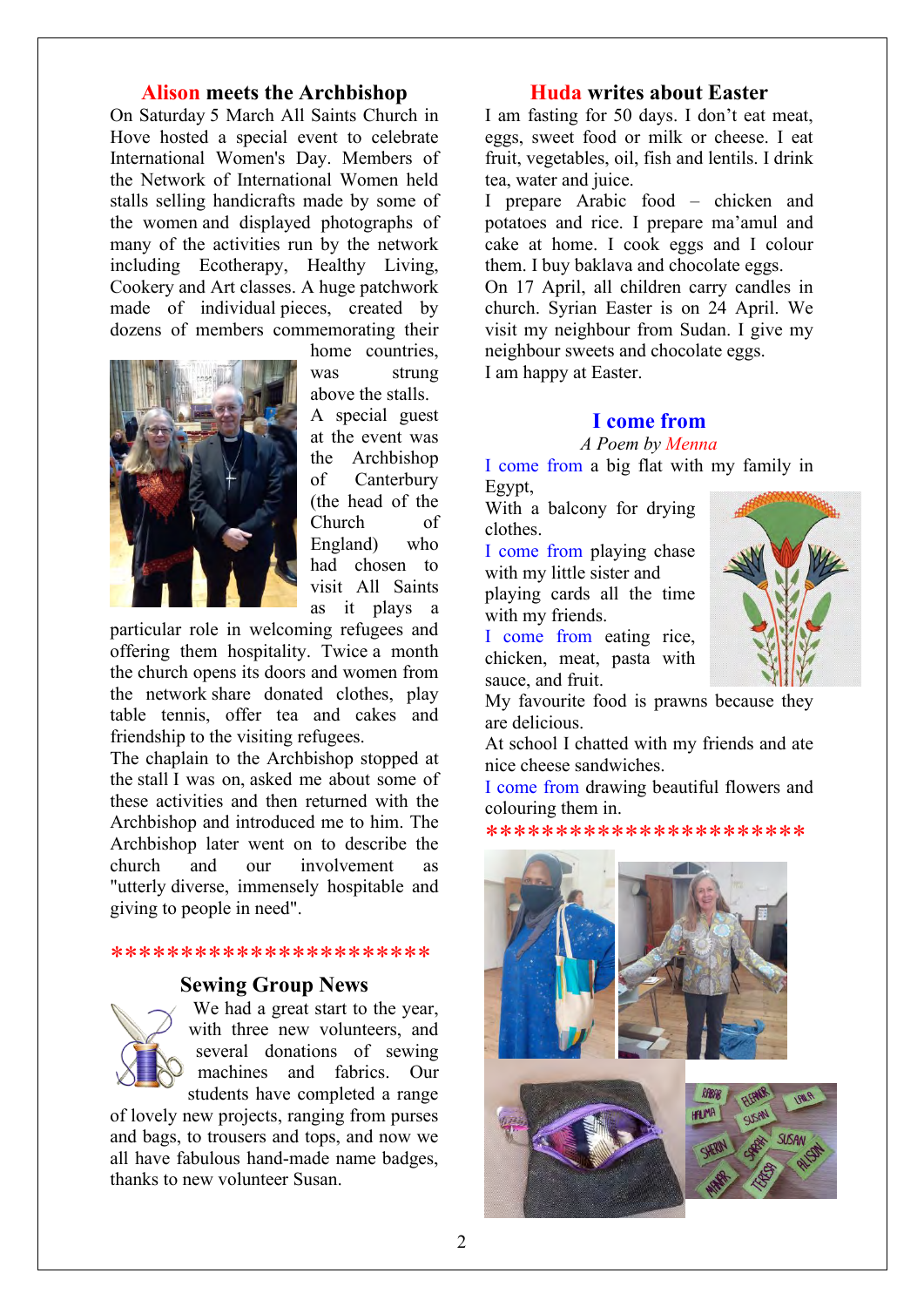# **Music For Connection in Stanmer Park**

Ellie tells us about a fun day out



On Thursday 10 March, a group of us from MEP took part in a **Music for Connection** workshop in Stanmer Park.



focus in on specific sounds like the rattle of a seed pod or the ripples of the water on the pond. We collected sticks to create our own percussion ensemble, taking it in turns to conduct our new troupe! It was a lot of fun whilst being a calm, peaceful and quite meditative session.

A lot of us in the group had never been to Stanmer Park so it was great to find out that we can take the bus there and it's free for

Bella Emerson and Bethan Prosser led us on a walking tour and as we strolled through the trees and gardens, we were encouraged to listen to the sounds around us as well as create some of our own.

We didn't know what to expect and initially I think we were all a bit nervous, but it turned out to be a fantastic experience for everyone. We closed our eyes to listen to the birds singing - we heard the gentle chatter of people near us, the wind in the trees, a plane overhead. We made paper cones to



everyone. We finished with lunch at the Open Market on London Road and all left keen to do it again! **Thank you very much to Music for Connection for a wonderful day out**. \*\*\*\*\*\*\*\*\*\*\*\*\*\*\*\*\*\*\*\*\*\*\*\*\*\*\*\*\*\*\*\*\*\*\*\*\*\*\*\*\*\*\*\*\*\*\*\*\*\*



Congratulations to Huda who as Henna artist in residence at Atelier by the Sea will be doing Henna tattoos and teaching a class on Sudanese wedding Henna from 6-8 May. More

information on this website: *https://atelierbrighton.co.uk/pages/henna-artistin-residence-supported-by-bee-hive*